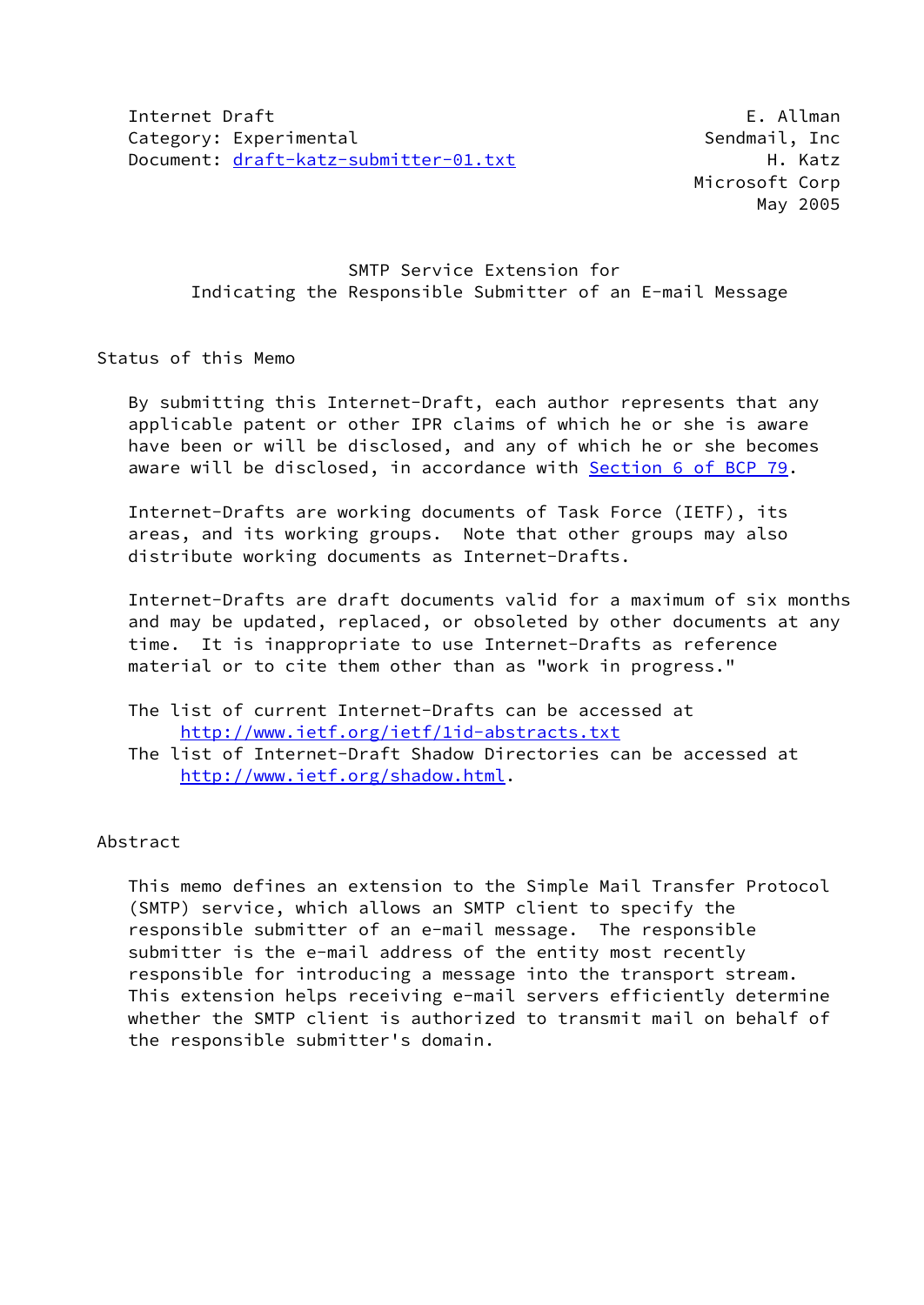## SMTP Responsible Submitter Extension May 2005

#### <span id="page-1-1"></span>Conventions Used in This Document

 In examples, "C:" and "S:" indicate lines sent by the client and server respectively.

 The key words "MUST", "MUST NOT", "REQUIRED", "SHALL", "SHALL NOT", "SHOULD", "SHOULD NOT", "RECOMMENDED", "MAY", and "OPTIONAL" in this document are to be interpreted as described in [RFC-2119](https://datatracker.ietf.org/doc/pdf/rfc2119) [\[KEYWORDS](#page-11-0)].

## Table of Contents

| $\overline{2}$ .                                        |  |
|---------------------------------------------------------|--|
| The SUBMITTER Keyword of the EHLO Command4<br>3.        |  |
| The SUBMITTER Parameter of the MAIL Command4<br>4.      |  |
| 4.1 Setting the SUBMITTER Parameter Value5              |  |
|                                                         |  |
| 4.3 Transmitting to a Non-SUBMITTER Aware SMTP Server 6 |  |
|                                                         |  |
|                                                         |  |
|                                                         |  |
|                                                         |  |
|                                                         |  |
| 5.5 SUBMITTER Used on a Non-Delivery Report10           |  |
|                                                         |  |
| 7.                                                      |  |
| 8.                                                      |  |
|                                                         |  |
|                                                         |  |
|                                                         |  |
|                                                         |  |
|                                                         |  |
|                                                         |  |

## <span id="page-1-0"></span>[1](#page-1-0). Introduction

 The practice of falsifying the identity of the sender of an e-mail message, commonly called "spoofing", is a prevalent tactic used by senders of unsolicited commercial e-mail or "spam". This form of abuse has highlighted the need to improve identification of the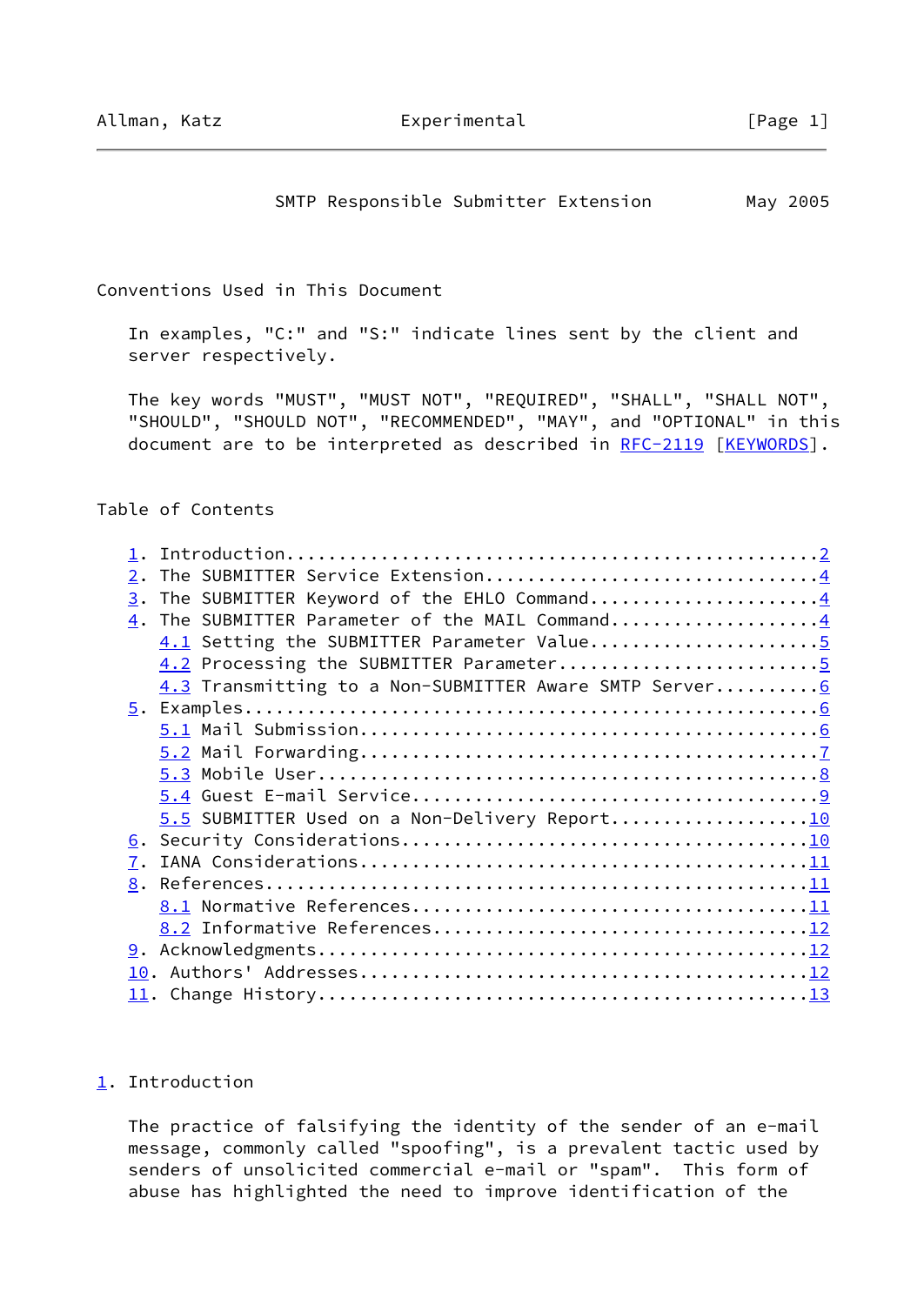"responsible submitter" of an e-mail message.

 In this specification, the responsible submitter is the entity most recently responsible for injecting a message into the e-mail transport stream. The e-mail address of the responsible submitter will be referred to as the "purported responsible address" (PRA) of

| Allman,<br>Katz |  |
|-----------------|--|
|-----------------|--|

Experimental [Page 2]

SMTP Responsible Submitter Extension May 2005

 the message. The "purported responsible domain" (PRD) is the domain portion of that address.

 This specification codifies rules for encoding the purported responsible address into the SMTP transport protocol. This will permit receiving SMTP servers to efficiently validate whether or not the SMTP client is authorized to transmit mail on behalf of the responsible submitter's domain.

 Broadly speaking, there are two possible approaches for determining the purported responsible address; either from [RFC 2821](https://datatracker.ietf.org/doc/pdf/rfc2821) [\[SMTP](#page-12-4)] protocol data or from [RFC 2822](https://datatracker.ietf.org/doc/pdf/rfc2822) [\[MSG-FORMAT](#page-11-5)] message headers. Each approach has certain advantages and disadvantages.

 Deriving the purported responsible domain from [RFC 2821](https://datatracker.ietf.org/doc/pdf/rfc2821) data has the advantage that validation can be performed before the SMTP client has transmitted the message body. If spoofing is detected, then the SMTP server has the opportunity, depending upon local policy, to reject the message before it is ever transmitted. The disadvantage of this approach is the risk of false positives, that is, incorrectly concluding that the sender's e-mail address has been spoofed. There are today legitimate reasons why the Internet domain names used in [RFC 2821](https://datatracker.ietf.org/doc/pdf/rfc2821) commands may be different from that of the sender of an email message.

Deriving the purported responsible domain from [RFC 2822](https://datatracker.ietf.org/doc/pdf/rfc2822) headers has the advantage that validation can usually be based on an identity that is displayed to recipients by existing MUAs as the sender's identity. This aids in detection of a particularly noxious form of spoofing known as "phishing" in which a malicious sender attempts to fool a recipient into believing that a message originates from an entity well known to the recipient. This approach carries a lower risk of false positives since there are fewer legitimate reasons for [RFC 2822](https://datatracker.ietf.org/doc/pdf/rfc2822) headers to differ from the true sender of the message. The disadvantage of this approach is that it does require parsing and analysis of message headers. In practice, much if not all the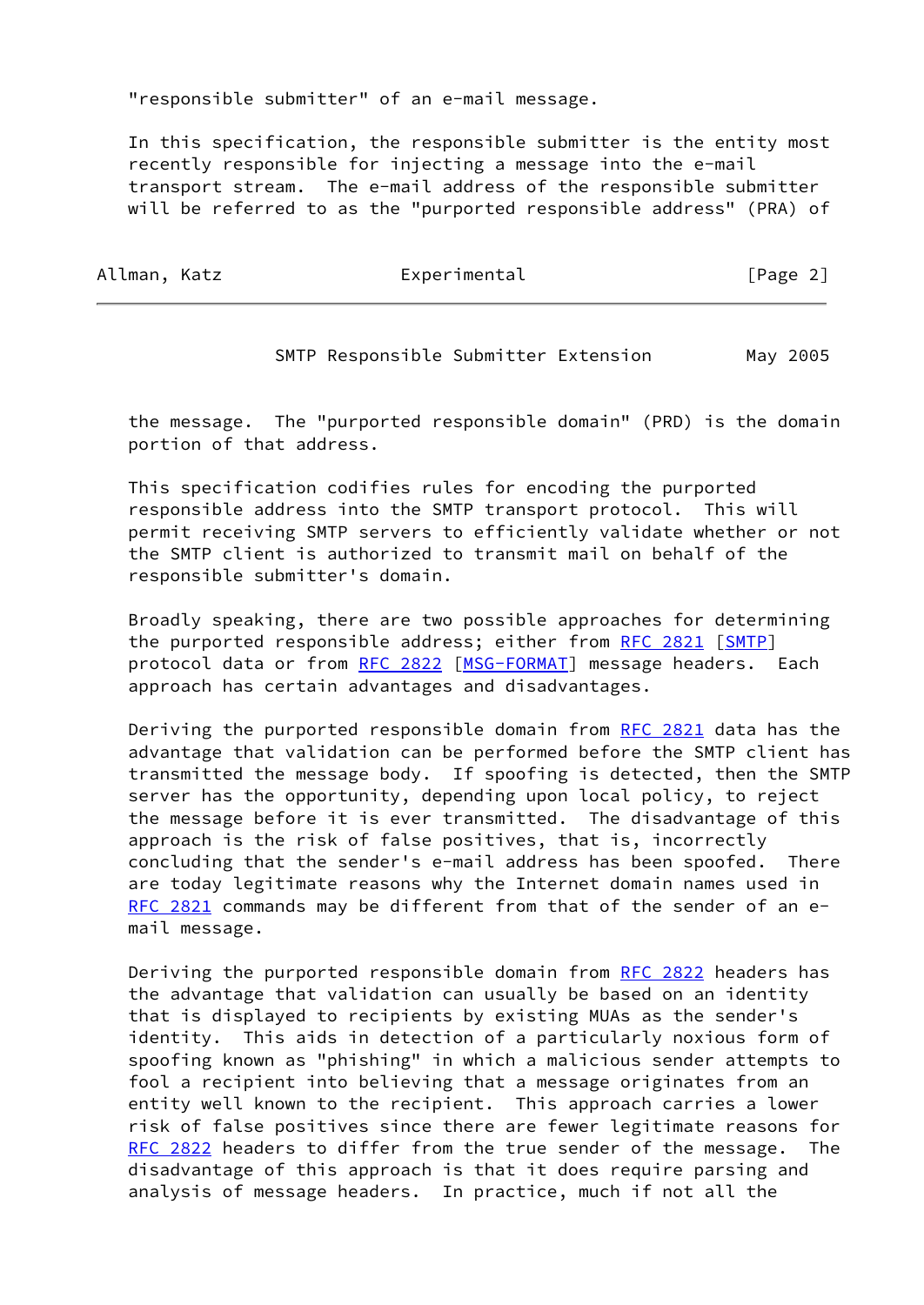message body is also transmitted since the SMTP protocol described in [RFC 2821](https://datatracker.ietf.org/doc/pdf/rfc2821) provides no mechanism to interrupt message transmission after the DATA command has been issued.

 It is desirable to unify these two approaches in a way that combines the benefits of both while minimizing their respective disadvantages.

 This specification describes just such a unified approach. It uses the mechanism described in [[SMTP\]](#page-12-4) to describe an extension to the SMTP protocol. Using this extension, an SMTP client can specify the e-mail address of the entity most recently responsible for submitting the message to the SMTP client in a new SUBMITTER parameter of the SMTP MAIL command. SMTP servers can use this information to validate

<span id="page-3-1"></span>

| Allman, Katz | Experimental | [Page 3] |
|--------------|--------------|----------|
|              |              |          |

SMTP Responsible Submitter Extension May 2005

 that the SMTP client is authorized to transmit e-mail on behalf of the Internet domain contained in the SUBMITTER parameter.

## <span id="page-3-0"></span>[2](#page-3-0). The SUBMITTER Service Extension

The following SMTP service extension is hereby defined:

- (1) The name of this SMTP service extension is "Responsible Submitter";
- (2) The EHLO keyword value associated with this extension is "SUBMITTER";
- (3) The SUBMITTER keyword has no parameters;
- (4) No additional SMTP verbs are defined by this extension;
- (5) An optional parameter is added to the MAIL command using the esmtp-keyword "SUBMITTER", and is used to specify the e-mail address of the entity responsible for submitting the message for delivery;
- (6) This extension is appropriate for the submission protocol [\[SUBMIT](#page-12-5)].

<span id="page-3-2"></span>[3](#page-3-2). The SUBMITTER Keyword of the EHLO Command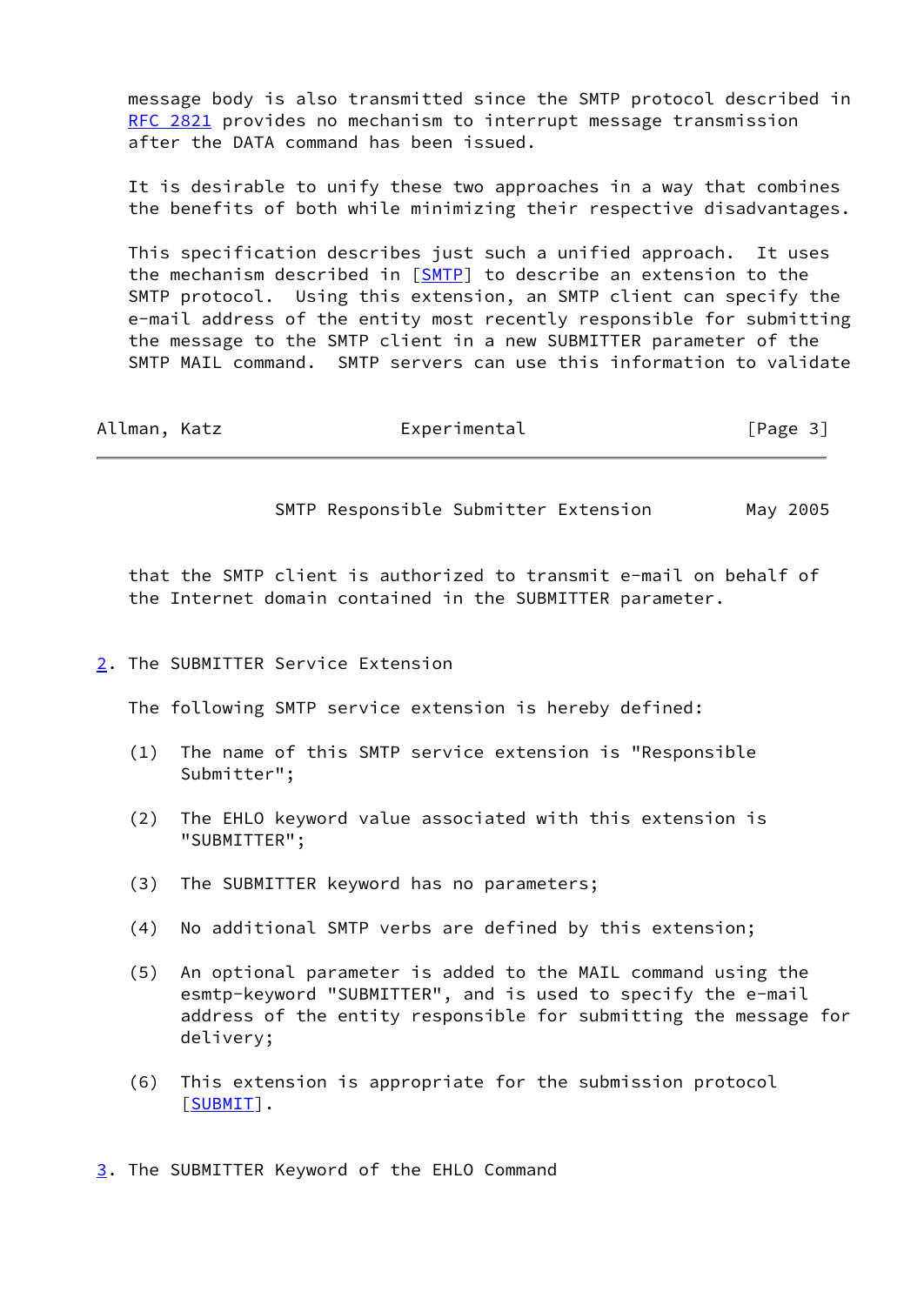An SMTP server includes the SUBMITTER keyword in its EHLO response to tell the SMTP client that the SUBMITTER service extension is supported.

The SUBMITTER keyword has no parameters.

<span id="page-4-0"></span>[4](#page-4-0). The SUBMITTER Parameter of the MAIL Command

The syntax of the SUBMITTER parameter is:

"SUBMITTER=" Mailbox

where Mailbox is the ABNF  $[ABNF]$  $[ABNF]$  production defined in Section 4.1.2 of [[SMTP\]](#page-12-4). Characters such as SP, "+" and "=" which may occur in Mailbox but are not permitted in ESMTP parameter values MUST be encoded as "xtext" as described in section 4 of [\[DSN](#page-11-7)].

<span id="page-4-2"></span>Allman, Katz **Experimental** Experimental [Page 4]

SMTP Responsible Submitter Extension May 2005

<span id="page-4-1"></span>[4.1](#page-4-1) Setting the SUBMITTER Parameter Value

 The purpose of the SUBMITTER parameter is to allow the SMTP client to indicate to the server the purported responsible address of the message directly in the [RFC 2821](https://datatracker.ietf.org/doc/pdf/rfc2821) protocol.

 Therefore, SMTP clients that support the Responsible Submitter extension MUST include the SUBMITTER parameter on all messages. This includes messages containing a null reverse-path in the MAIL command.

 SMTP clients MUST set the SUBMITTER parameter value to the purported responsible address of the message as defined in  $[PRA]$  $[PRA]$ . This also applies to messages containing a null reverse-path.

In some circumstances, described in section 7 of [\[SENDER-ID\]](#page-11-9), SMTP clients may need to add [RFC 2822](https://datatracker.ietf.org/doc/pdf/rfc2822) headers to the message in order to ensure that the correct SUBMITTER parameter value can be set.

<span id="page-4-3"></span>[4.2](#page-4-3) Processing the SUBMITTER Parameter

 Receivers of e-mail messages sent with the SUBMITTER parameter SHOULD select the domain part of the SUBMITTER address value as the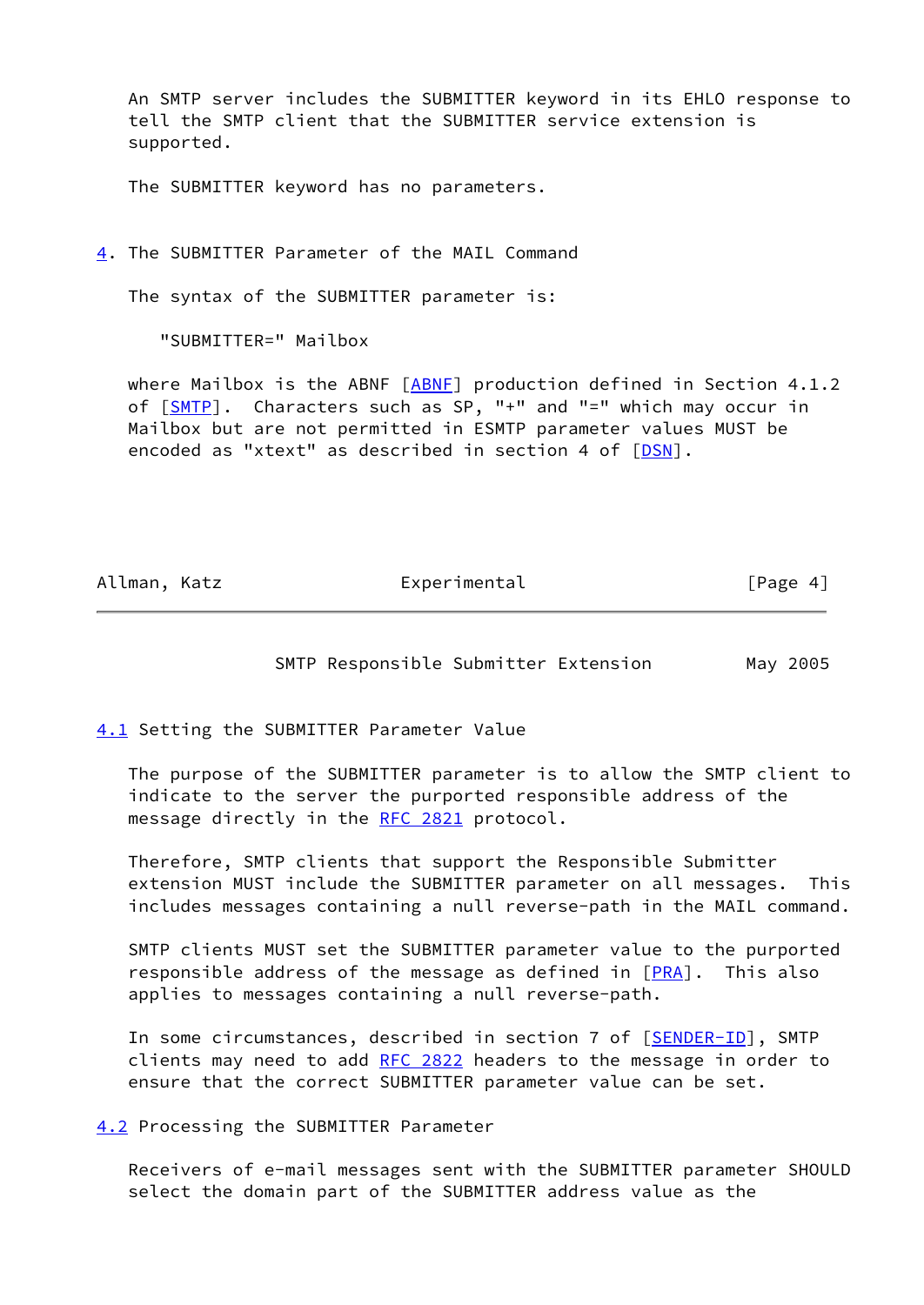purported responsible domain of the message, and SHOULD perform such tests, including those defined in [[SENDER-ID\]](#page-11-9), as are deemed necessary to determine whether the connecting SMTP client is authorized to transmit e-mail messages on behalf of that domain.

 If these tests indicate that the connecting SMTP client is not authorized to transmit e-mail messages on behalf of the SUBMITTER domain, the receiving SMTP server SHOULD reject the message and when rejecting MUST use "550 5.7.1 Submitter not allowed."

 If the receiving SMTP server allows the connecting SMTP client to transmit message data, then the server SHOULD determine the purported responsible address of the message by examining the [RFC 2822](https://datatracker.ietf.org/doc/pdf/rfc2822) message headers as described in  $[PRA]$  $[PRA]$ . If this purported responsible address does not match the address appearing in the SUBMITTER parameter, the receiving SMTP server MUST reject the message and when rejecting MUST use "550 5.7.1 Submitter does not match header."

 If no purported responsible address is found according to the procedure defined in [\[PRA](#page-11-8)], the SMTP server SHOULD reject the message and when rejecting MUST use "554 5.7.7 Cannot verify submitter address."

 Verifying MTAs are strongly urged to validate the SUBMITTER parameter against the [RFC 2822](https://datatracker.ietf.org/doc/pdf/rfc2822) headers; otherwise, an attacker can trivially defeat the algorithm.

<span id="page-5-1"></span>

| Allman, Katz | Experimental | [Page 5] |
|--------------|--------------|----------|
|--------------|--------------|----------|

SMTP Responsible Submitter Extension May 2005

 Note that the presence of the SUBMITTER parameter on the MAIL command MUST NOT change the effective reverse-path of a message. Any delivery status notifications must be sent to the reverse-path, if one exists, as per section 3.7 of [[SMTP\]](#page-12-4) regardless of the presence of a SUBMITTER parameter. If the reverse-path is null, delivery status notifications MUST NOT be sent to the SUBMITTER address.

 Likewise, the SUBMITTER parameter MUST NOT change the effective reply address of a message. Replies MUST be sent to the From address or the Reply-To address, if present, as described in section 3.6.2 of [\[MSG-FORMAT\]](#page-11-5) regardless of the presence of a SUBMITTER parameter.

<span id="page-5-0"></span>[4.3](#page-5-0) Transmitting to a Non-SUBMITTER Aware SMTP Server

Notwithstanding the provisions of **section 4.1** above, when an MTA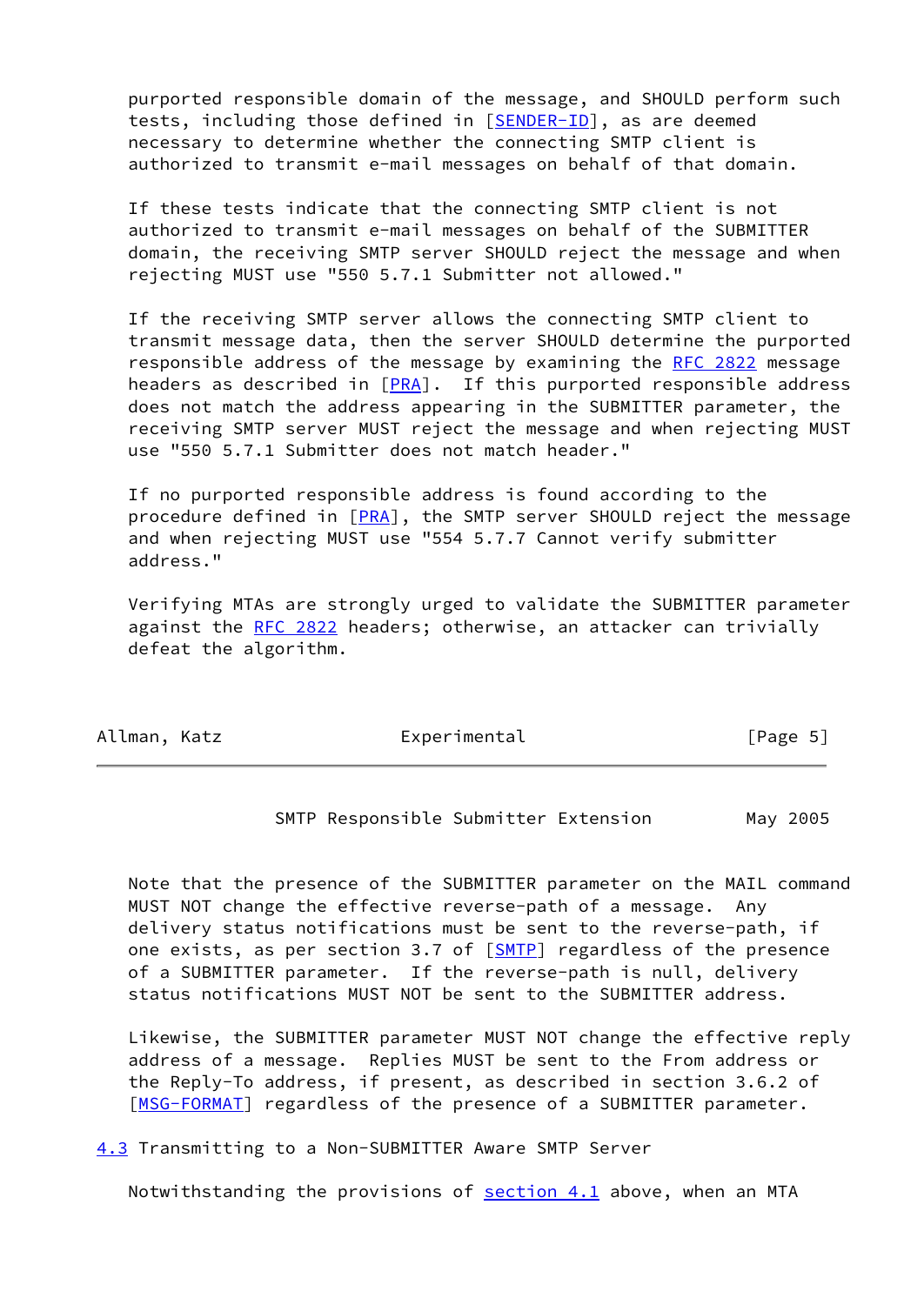transmits a message to another MTA that does not support the SUBMITTER extension, the forwarding MTA MUST transmit the message without the SUBMITTER parameter. This should involve no information loss, since the SUBMITTER parameter is required to contain information derived from the message headers.

#### <span id="page-6-0"></span>[5](#page-6-0). Examples

 This section provides examples of how the SUBMITTER parameter would be used. The following dramatis personae appear in the examples:

alice@example.com: the original sender of each e-mail message.

bob@company.com.example: the final recipient of each e-mail.

 bob@almamater.edu.example: an email address used by Bob which he has configured to forward mail to his office account at bob@company.com.example.

 alice@mobile.net.example: an e-mail account provided to Alice by her mobile e-mail network carrier.

### <span id="page-6-1"></span>[5.1](#page-6-1) Mail Submission

 Under normal circumstances, Alice would configure her MUA to submit her message to the mail system using the SUBMIT protocol [\[SUBMIT](#page-12-5)]. The MUA would transmit the message without the SUBMITTER parameter. The SUBMIT server would validate that the MUA is allowed to submit a message through some external scheme, perhaps SMTP Authentication [\[SMTPAUTH](#page-12-6)]. Under most circumstances this would look like a normal, authenticated SMTP transaction. The SUBMIT server would extract her name from the [RFC 2822](https://datatracker.ietf.org/doc/pdf/rfc2822) headers for use in the SUBMITTER parameters of subsequent transmissions of the message.

<span id="page-6-3"></span>

| Allman, Katz | Experimental | [Page 6] |
|--------------|--------------|----------|
|              |              |          |

SMTP Responsible Submitter Extension May 2005

## <span id="page-6-2"></span>[5.2](#page-6-2) Mail Forwarding

 When Alice sends a message to Bob at his almamater.edu.example account, the SMTP session from her SUBMIT server might look something like this:

S: 220 almamater.edu.example ESMTP server ready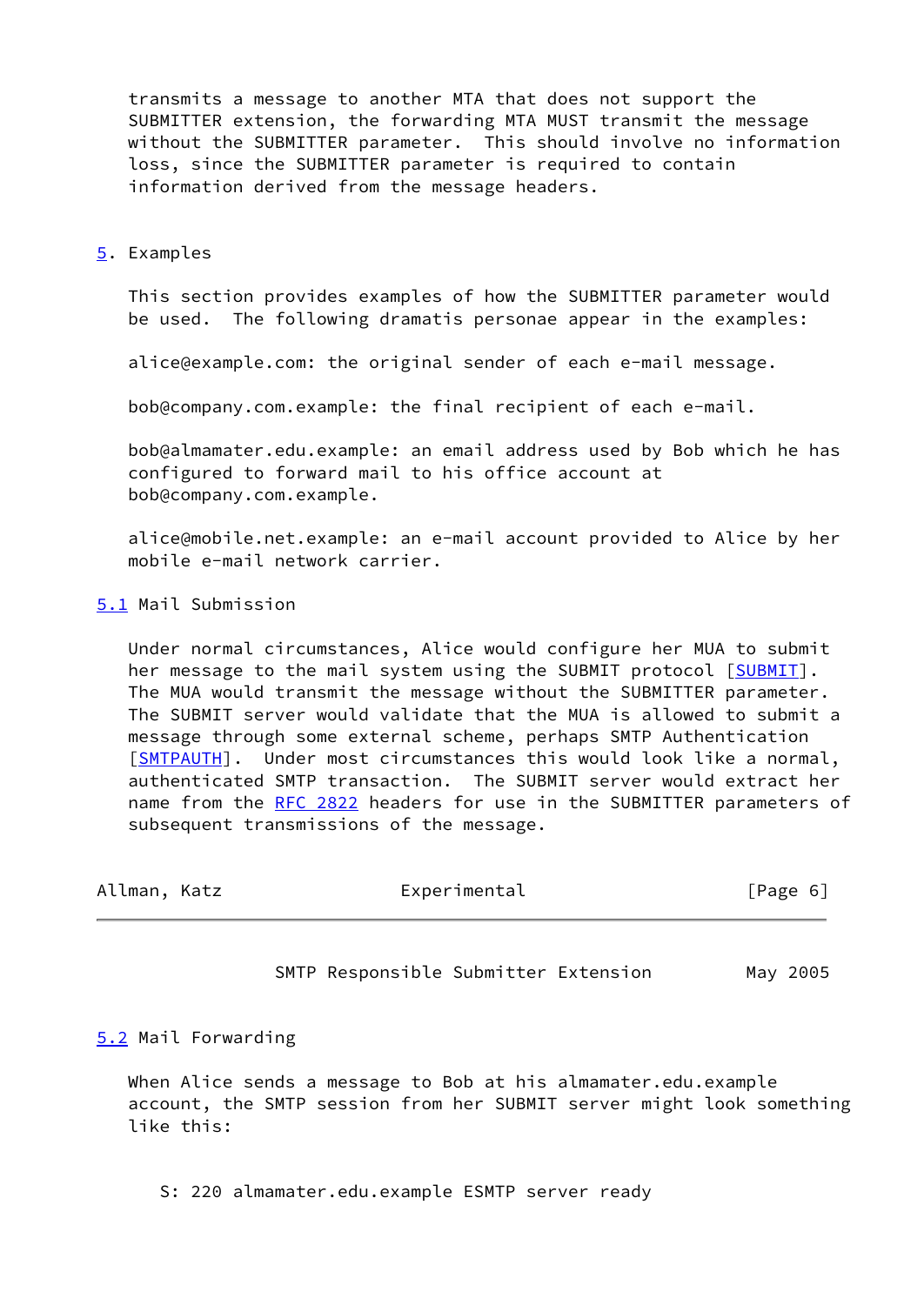- C: EHLO example.com
- S: 250-almamater.edu.example
- S: 250-DSN
- S: 250-AUTH
- S: 250-SUBMITTER
- S: 250 SIZE
- C: MAIL FROM:<alice@example.com> SUBMITTER=alice@example.com
- S: 250 <alice@example.com> sender ok
- C: RCPT TO: < bob@almamater.edu.example>
- S: 250 <book@almamater.edu.example> recipient ok
- C: DATA
- S: 354 okay, send message
- C: (message body goes here)
- $C:$  .
- S: 250 message accepted
- C: QUIT
- S: 221 goodbye

 The almamater.edu.example MTA must now forward this message to bob@company.com.example. Although the original sender of the message is alice@example.com, Alice is not responsible for this most recent retransmission of the message. That role is filled by bob@almamater.edu.example who established the forwarding of mail to bob@company.com.example. Therefore, the almamater.edu.example MTA determines a new purported responsible address for the message, namely bob@almamater.edu.example, and sets the SUBMITTER parameter accordingly. The forwarding MTA also inserts a Resent-From header in the message body to ensure the purported responsible address derived from the [RFC 2822](https://datatracker.ietf.org/doc/pdf/rfc2822) headers matches the SUBMITTER address.

- S: 220 company.com.example ESMTP server ready
- C: EHLO almamater.edu.example
- S: 250-company.com.example
- S: 250-DSN
- S: 250-AUTH
- S: 250-SUBMITTER
- S: 250 SIZE
- C: MAIL FROM:<alice@example.com> SUBMITTER=bob@almamater.edu.example
- S: 250 <alice@example.com> sender ok
- C: RCPT TO:<bob@company.com.example>
- S: 250 <bob@company.com.example> recipient ok

<span id="page-7-0"></span>Allman, Katz **Experimental** Experimental [Page 7]

SMTP Responsible Submitter Extension May 2005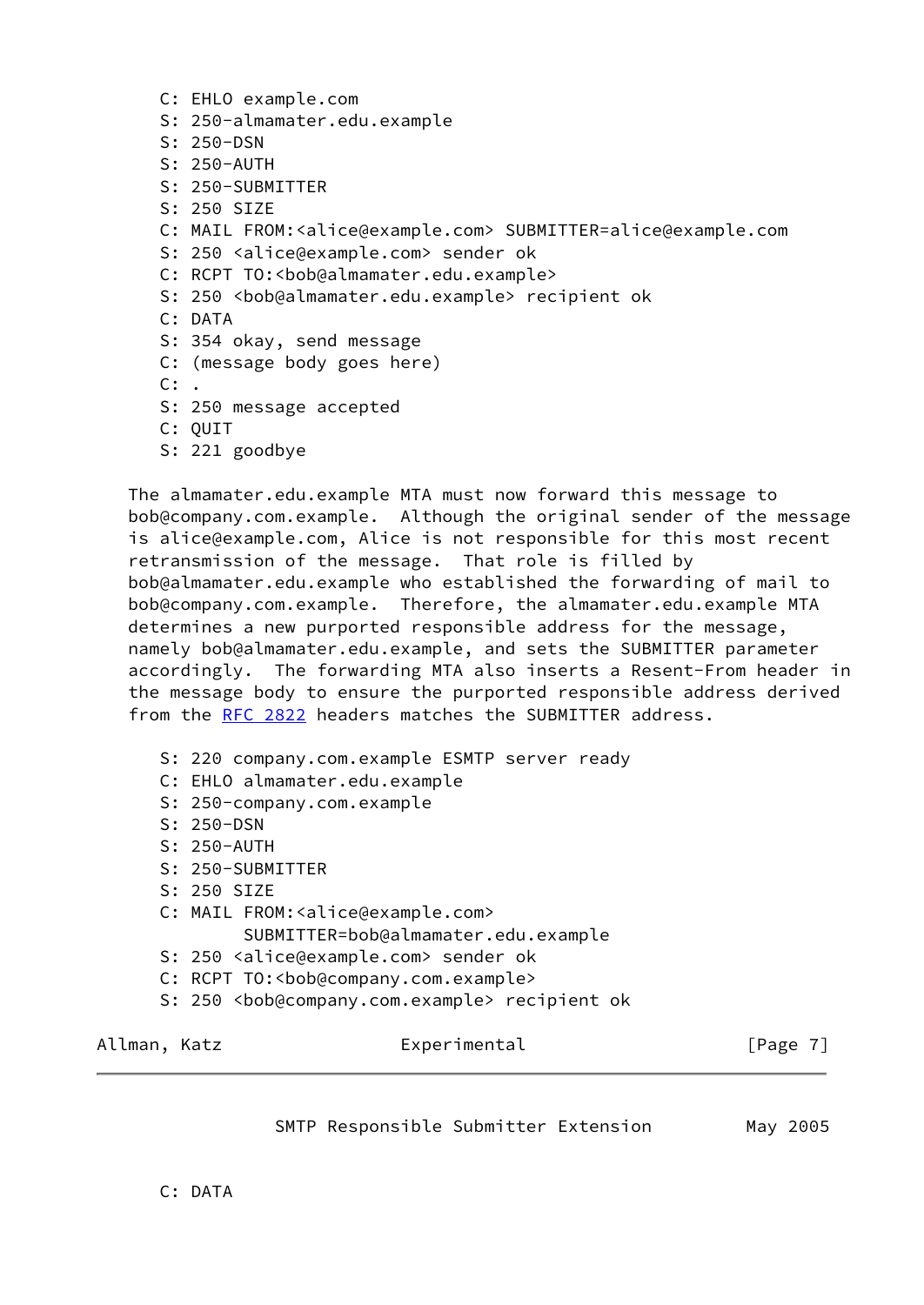S: 354 okay, send message C: Resent-From: bob@almamater.edu.example C: Received By: ... C: (message body goes here)  $C:$ . S: 250 message accepted C: QUIT S: 221 goodbye

<span id="page-8-0"></span>[5.3](#page-8-0) Mobile User

 Alice is at the airport and uses her mobile e-mail device to send a message to Bob. The message travels through the carrier network provided by mobile.net.example, but Alice uses her example.com address on the From line of all her messages so that replies go to her office mailbox.

 Here is an example of the SMTP session between the MTAs at mobile.net.example and almamater.edu.example.

- S: 220 almamater.edu.example ESMTP server ready
- C: EHLO mobile.net.example
- S: 250-almamater.edu.example
- S: 250-DSN
- S: 250-AUTH
- S: 250-SUBMITTER
- S: 250 SIZE
- C: MAIL FROM:<alice@example.com> SUBMITTER=alice@mobile.net.example
- S: 250 <alice@example.com> sender ok
- C: RCPT TO:<bob@almamater.edu.example>
- S: 250 <bob@almamater.edu.example> recipient ok
- C: DATA
- S: 354 okay, send message
- C: Sender: alice@mobile.net.example
- C: Received By: ...
- C: (message body goes here)
- $C:$  .
- S: 250 message accepted
- C: QUIT

 Note that mobile.net.example uses the SUBMITTER parameter to designate alice@mobile.net.example as the responsible submitter for this message. Further this MTA also inserts a Sender header to ensure the purported responsible address derived from the [RFC 2822](https://datatracker.ietf.org/doc/pdf/rfc2822) headers matches the SUBMITTER address.

S: 221 goodbye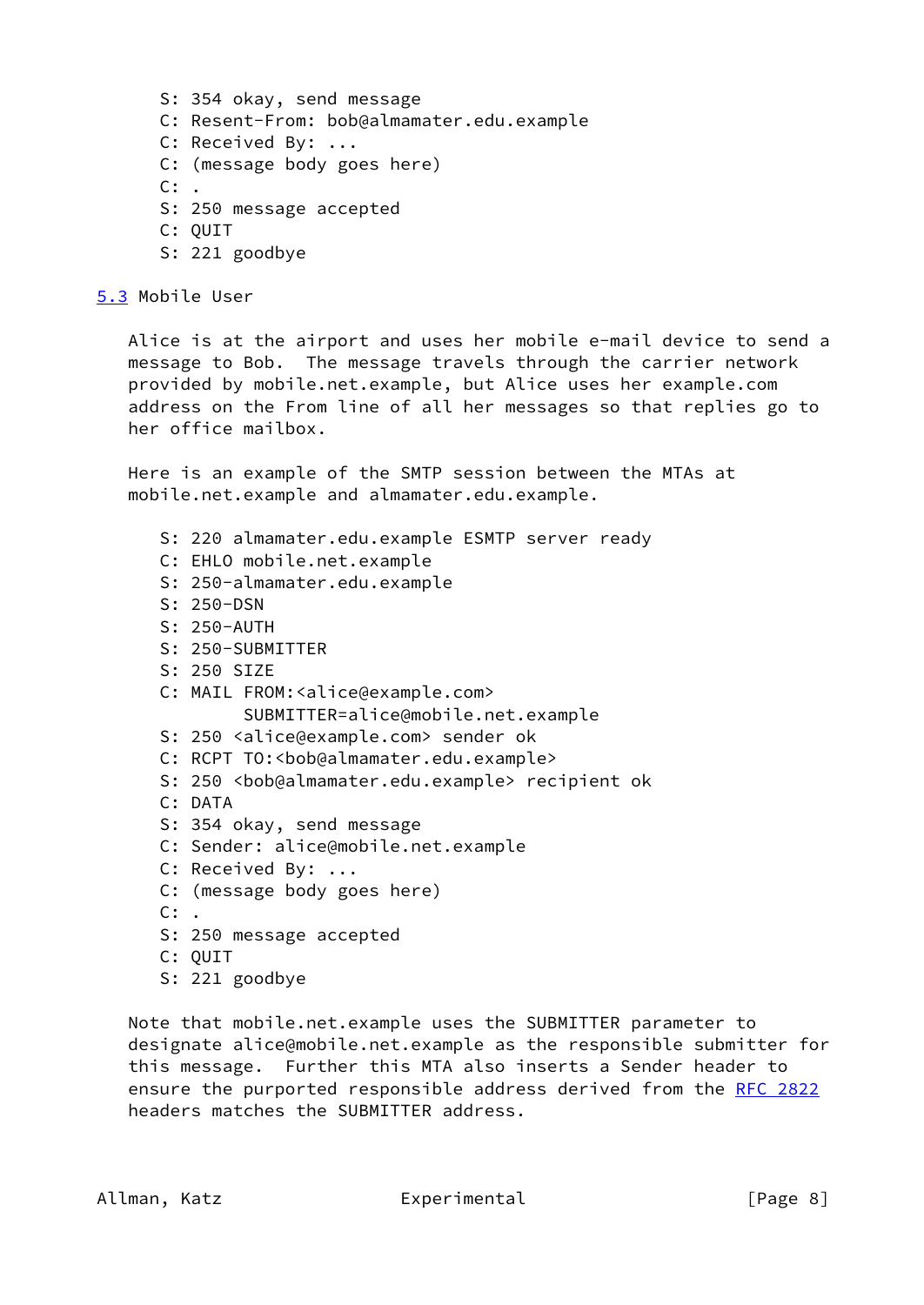#### SMTP Responsible Submitter Extension May 2005

<span id="page-9-1"></span> Likewise, conventional ISPs may also choose to use the SUBMITTER parameter to designate as the responsible submitter the user's address on the ISP's network if that address is different from the MAIL FROM address. This may be especially useful for ISPs that host multiple domains or otherwise share MTAs among multiple domains.

 When the message is subsequently forwarded by the almamater.edu.example MTA, that MTA will replace the SUBMITTER parameter with bob@almamater.edu.example as in [section 5.2](#page-6-2) and add its own Resent-From header.

<span id="page-9-0"></span>[5.4](#page-9-0) Guest E-mail Service

 While on a business trip, Alice uses the broadband access facilities provided by the Exemplar Hotel to connect to the Internet and send e mail. The hotel routes all outbound e-mail through its own SMTP server, email.hotel.com.example.

 The SMTP session for Alice's message to Bob from the Exemplar Hotel would look like this:

 S: 220 almamater.edu.example ESMTP server ready C: EHLO email.hotel.com.example S: 250-almamater.edu.example S: 250-DSN S: 250-AUTH S: 250-SUBMITTER S: 250 SIZE C: MAIL FROM:<alice@example.com> SUBMITTER=guest.services@email.hotel.com.example S: 250 <alice@example.com> sender ok C: RCPT TO:<bob@almamater.edu.example> S: 250 <bob@almamater.edu.example> recipient ok C: DATA S: 354 okay, send message C: Resent-From: guest.services@email.hotel.com.example C: Received By: ... C: (message body goes here)  $C:$ . S: 250 message accepted C: QUIT S: 221 goodbye

 Note that email.hotel.com.example uses the SUBMITTER parameter to designate a generic account guest.services@email.hotel.com.example as the responsible submitter address for this message. A generic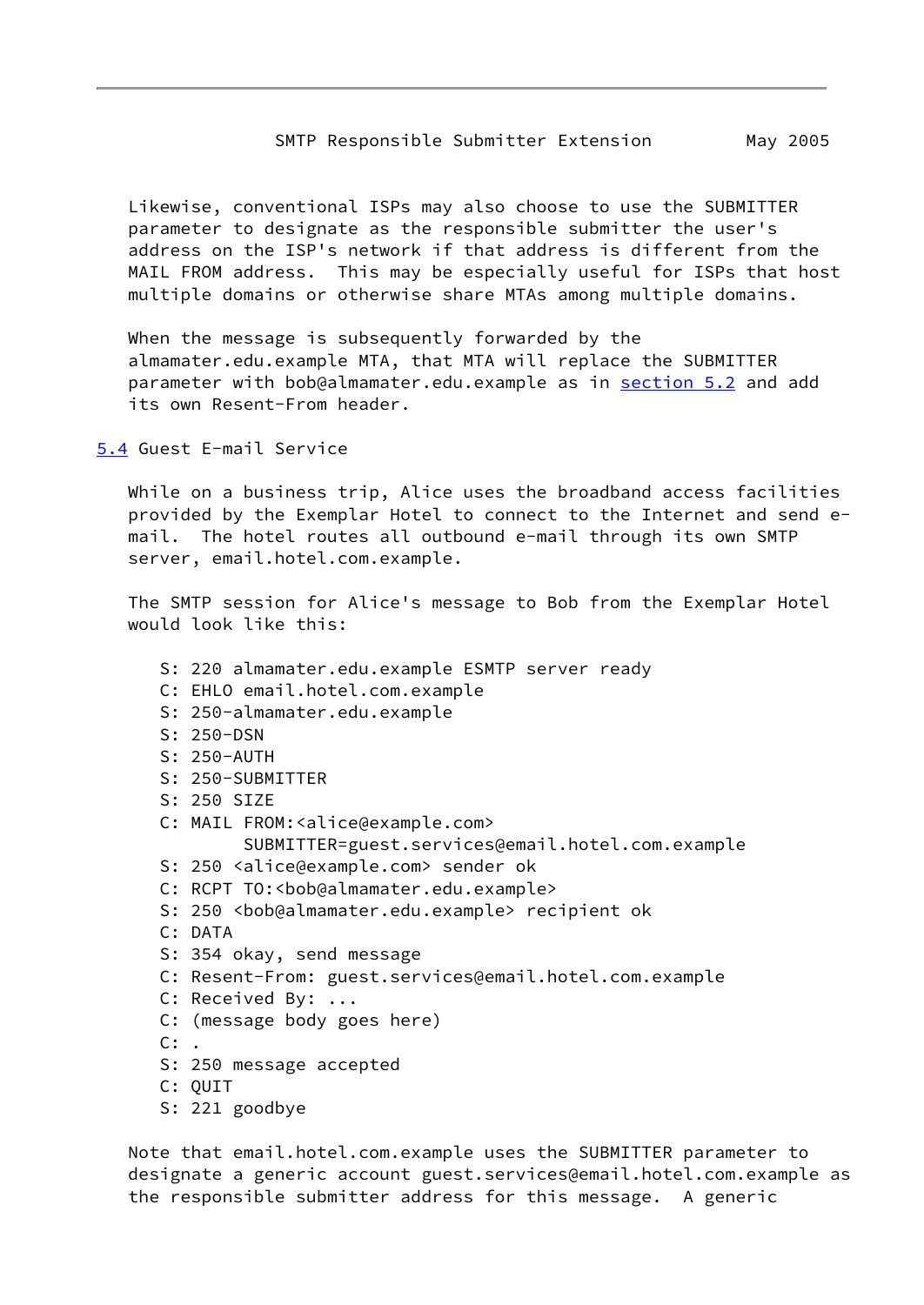account is used since Alice herself does not have an account at that domain. Further this client also inserts a Resent-From header to ensure the purported responsible address derived from the [RFC 2822](https://datatracker.ietf.org/doc/pdf/rfc2822) headers with the SUBMITTER address.

<span id="page-10-1"></span>

| Allman, Katz | Experimental | [Page 9] |  |
|--------------|--------------|----------|--|
|              |              |          |  |

SMTP Responsible Submitter Extension May 2005

 As before, when the message is subsequently forwarded by the almamater.edu.example MTA, that MTA will replace the SUBMITTER parameter with bob@almamater.edu.example as in [section 5.2](#page-6-2) and add its own Resent-From header.

<span id="page-10-0"></span>[5.5](#page-10-0) SUBMITTER Used on a Non-Delivery Report

 Alice sends an incorrectly addressed e-mail message and receives a non-delivery report from a SUBMITTER-compliant server.

- S: 220 example.com ESMTP server ready C: EHLO almamater.edu.example S: 250-example.com S: 250-DSN S: 250-AUTH S: 250-SUBMITTER S: 250 SIZE C: MAIL FROM:<> SUBMITTER=mailer-daemon@almamater.edu.example S: 250 OK C: RCPT TO:<alice@example.com> S: 250 OK C: DATA S: 354 OK, send message C: (message body goes here)  $C:$ . S: 250 message accepted C: QUIT
- S: 221 goodbye
- <span id="page-10-2"></span>[6](#page-10-2). Security Considerations

 This extension provides an optimization to allow an SMTP client to identify the responsible submitter of an e-mail message in the SMTP protocol, and to enable SMTP servers to perform efficient validation of that identity before the message contents are transmitted.

It is, however, quite possible for an attacker to forge the value of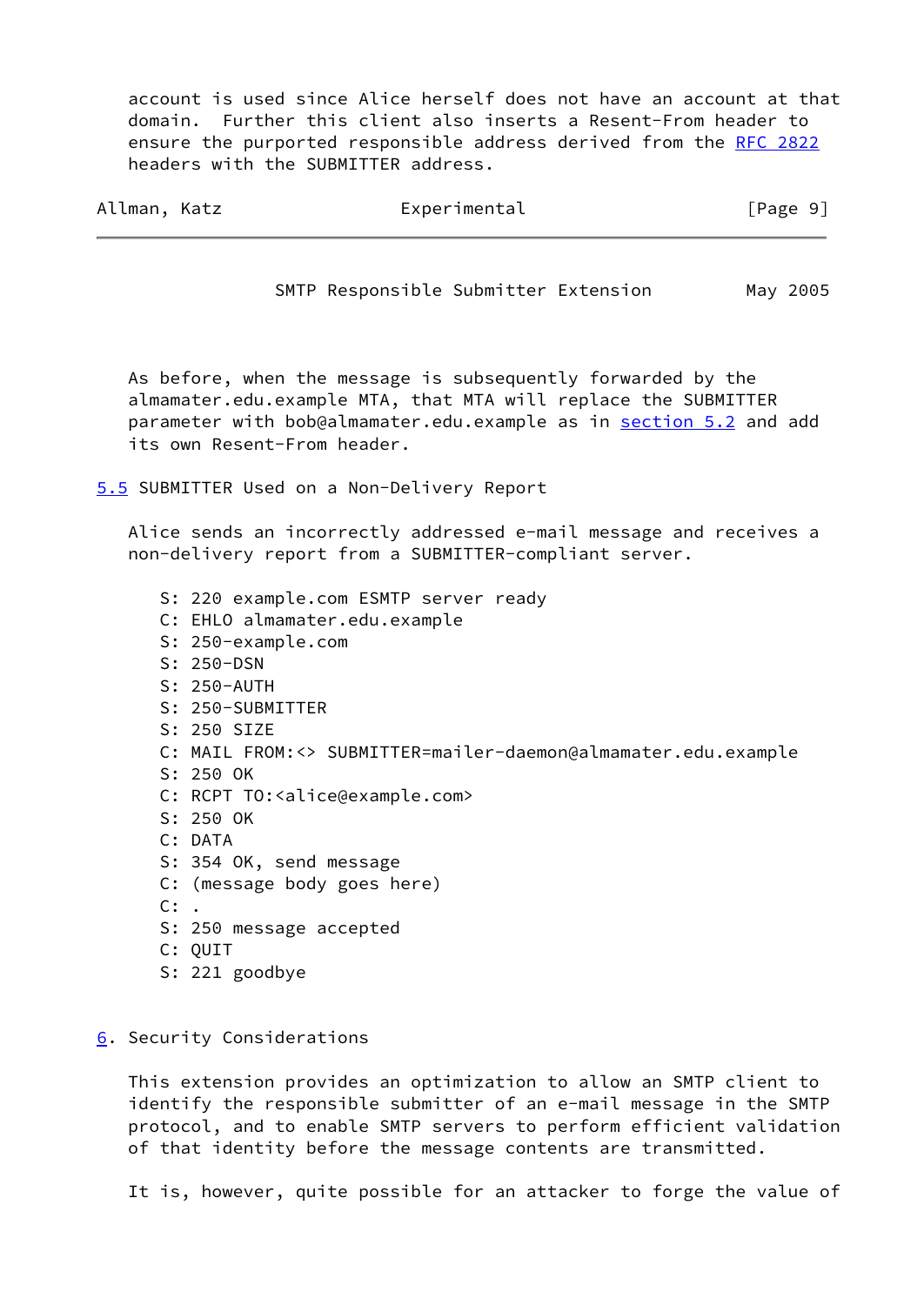the SUBMITTER parameter. Furthermore, it is possible for an attacker to transmit an e-mail message whose SUBMITTER parameter does not match the purported responsible address of the message as derived from the [RFC 2822](https://datatracker.ietf.org/doc/pdf/rfc2822) headers. Therefore the presence of the SUBMITTER parameter provides, by itself, no assurance of the authenticity of the message or the responsible submitter. Rather, the SUBMITTER parameter is intended to provide additional information to receiving e-mail systems to enable then to efficiently determine the validity of the responsible submitter, and specifically, whether the SMTP client is authorized to transmit e-mail on behalf of the purported

<span id="page-11-2"></span>

| Allman, Katz | Experimental | [Page 10] |
|--------------|--------------|-----------|
|--------------|--------------|-----------|

SMTP Responsible Submitter Extension May 2005

responsible submitter's domain. [Section 4.2](#page-4-3) describes how receiving e-mail systems should process the SUBMITTER parameter.

<span id="page-11-1"></span>[7](#page-11-1). IANA Considerations

 IANA is hereby requested to register the SUBMITTER SMTP service extension.

- <span id="page-11-3"></span>[8](#page-11-3). References
- <span id="page-11-4"></span>[8.1](#page-11-4) Normative References

<span id="page-11-9"></span><span id="page-11-8"></span><span id="page-11-7"></span><span id="page-11-6"></span><span id="page-11-5"></span><span id="page-11-0"></span>

| $\lceil ABNF \rceil$  | Crocker, D. and P. Overell, "Augmented BNF for Syntax<br>Specifications: ABNF", RFC 2234, November 1997.                                    |
|-----------------------|---------------------------------------------------------------------------------------------------------------------------------------------|
| $\lceil$ DSN $\rceil$ | Moore, K., "Simple Mail Transfer Protocol (SMTP)<br>Service Extension for Delivery Status Notifications<br>(DSNs)", RFC 3461, January 2003. |
| [KEYWORDS]            | Bradner, S., "Key words for use in RFCs to Indicate<br>Requirement Levels", BCP 14, RFC 2119, March 1997.                                   |
| [MSG-FORMAT]          | Resnick, P., Ed., "Internet Message Format", RFC<br>2822, April 2001.                                                                       |
| [PRA]                 | Lyon, J., "Purported Responsible Address in E-mail<br>Messages", draft-lyon-senderid-pra-01, May 2005.<br>Work in progress.                 |
| [SENDER-ID]           | Lyon, J. and Meng Weng Wong, "Sender ID:                                                                                                    |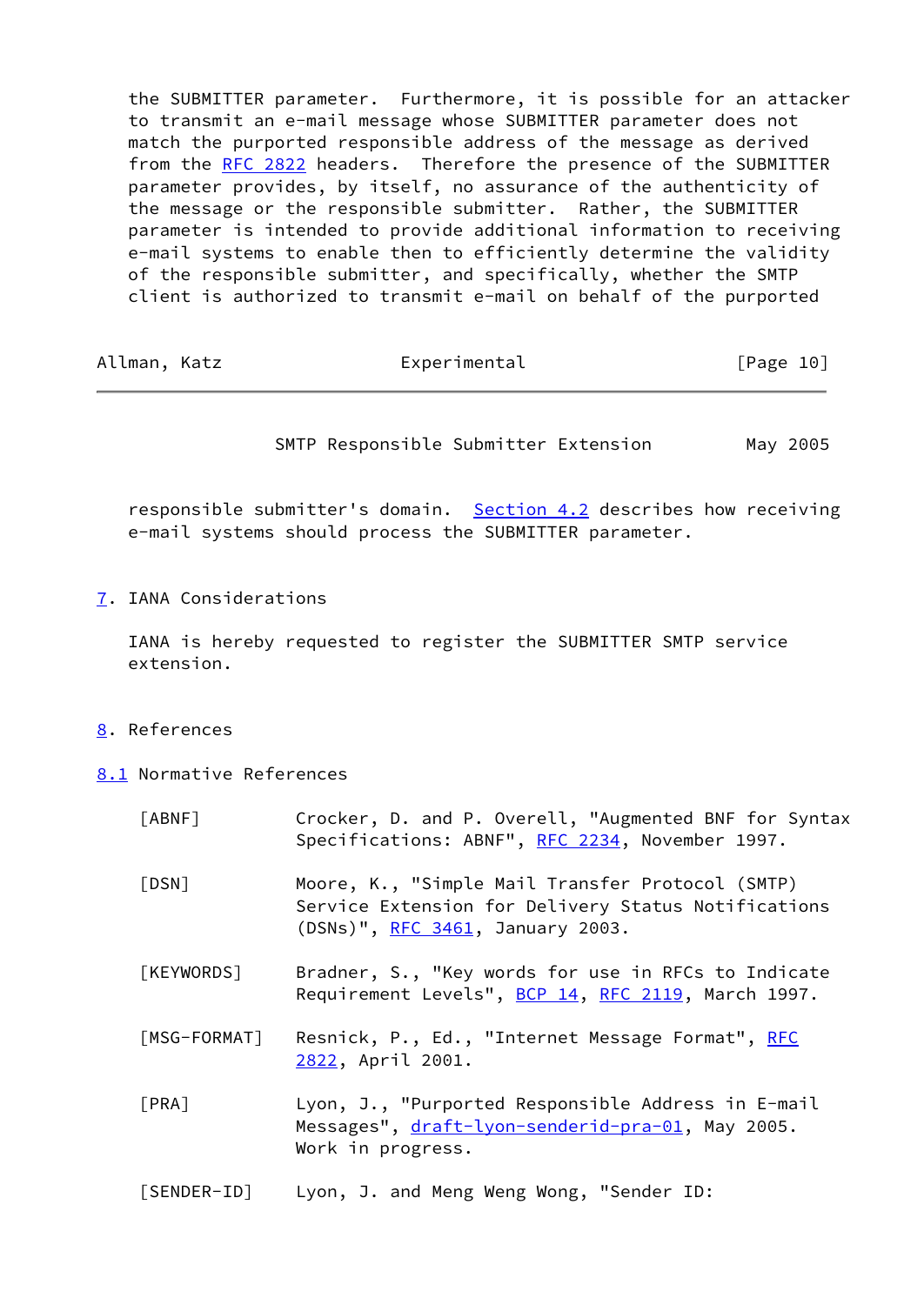<span id="page-12-5"></span><span id="page-12-4"></span>

|            | Authenticating E-mail", draft-lyon-senderid-core-01,<br>May 2005. Work in progress.                 |
|------------|-----------------------------------------------------------------------------------------------------|
| [SUBMIT]   | Gellens, R. and J. Klensin, "Message Submission", RFC<br>2476, December 1998.                       |
| [STD]      | Bradner, S., "Intellectual Property Rights in IETF<br>Technology", BCP 79, RFC 3668, February 2004. |
| [SMTP]     | Klensin, J., "Simple Mail Transfer Protocol", RFC<br>2821, April 2001.                              |
| [SMTPAUTH] | Meyers, J., "SMTP Service Extension for<br>Authentication", RFC 2554, March 1999.                   |

<span id="page-12-6"></span><span id="page-12-1"></span>Allman, Katz **Experimental** Experimental [Page 11]

SMTP Responsible Submitter Extension May 2005

## <span id="page-12-0"></span>[8.2](#page-12-0) Informative References

None.

## <span id="page-12-2"></span>[9](#page-12-2). Acknowledgments

 The idea of an ESMTP extension to convey the identity of the responsible sender of an e-mail message has many progenitors. Nick Shelness suggested the idea in a private conversation with one of the authors. Pete Resnick suggested a variant on the MARID mailing list. The idea was also discussed on the Anti-Spam Research Group (ASRG) mailing list.

 The authors would also like to thank the participants of the MARID working group and the following individuals for their comments and suggestions, which greatly improved this document:

<span id="page-12-3"></span> Robert Atkinson, Simon Attwell, Roy Badami, Greg Connor, Dave Crocker, Matthew Elvey, Tony Finch, Ned Freed, Mark Lentczner, Jim Lyon, Bruce McMillan, Sam Neely, Daryl Odnert, Margaret Olson, Pete Resnick, Hector Santos, Nick Shelness, Rand Wacker, Meng Weng Wong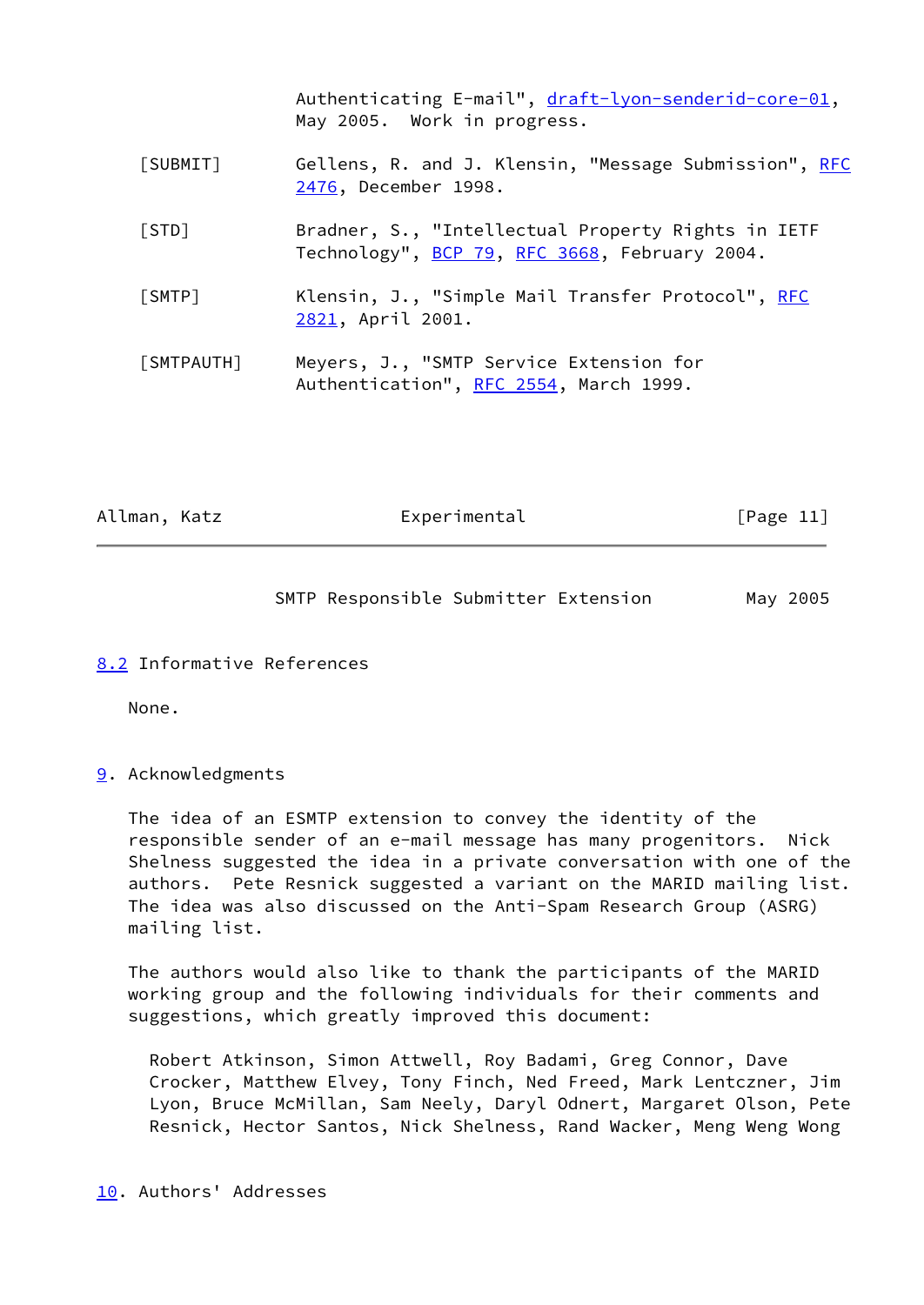| Eric Allman<br>Sendmail, Inc.<br>6425 Christie Ave, Suite 400<br>Emeryville, CA 94608<br>USA. |
|-----------------------------------------------------------------------------------------------|
| E-mail: eric@sendmail.com                                                                     |
| Harry Katz<br>Microsoft Corp.<br>1 Microsoft Way<br>Redmond, WA 98052<br><b>USA</b>           |
| E-mail: hkatz@microsoft.com                                                                   |
|                                                                                               |

<span id="page-13-1"></span>Allman, Katz **Experimental** Experimental [Page 12]

SMTP Responsible Submitter Extension May 2005

<span id="page-13-0"></span>[11.](#page-13-0) Change History

The following changes were made in [draft-katz-submitter-00](https://datatracker.ietf.org/doc/pdf/draft-katz-submitter-00):

- in 4.2, added a paragraph noting that the SUBMITTER parameter is not to be used as a reply address.
- in 5.3, added wording to note that this example also applies to ISPs hosting multiple domains.
- added more detail to Acknowledgements section.
- minor wording changes and corrections throughout.

The following changes were made in [draft-ietf-marid-submitter-03:](https://datatracker.ietf.org/doc/pdf/draft-ietf-marid-submitter-03)

- in 1, amended wording about the advantages of basing validation on [RFC 2822](https://datatracker.ietf.org/doc/pdf/rfc2822) headers.
- in 4.1, amended wording to use "null reverse-path" to conform with [RFC 2821](https://datatracker.ietf.org/doc/pdf/rfc2821) terminology.
- in 4.1, made SUBMITTER a MUST on all messages for conformance.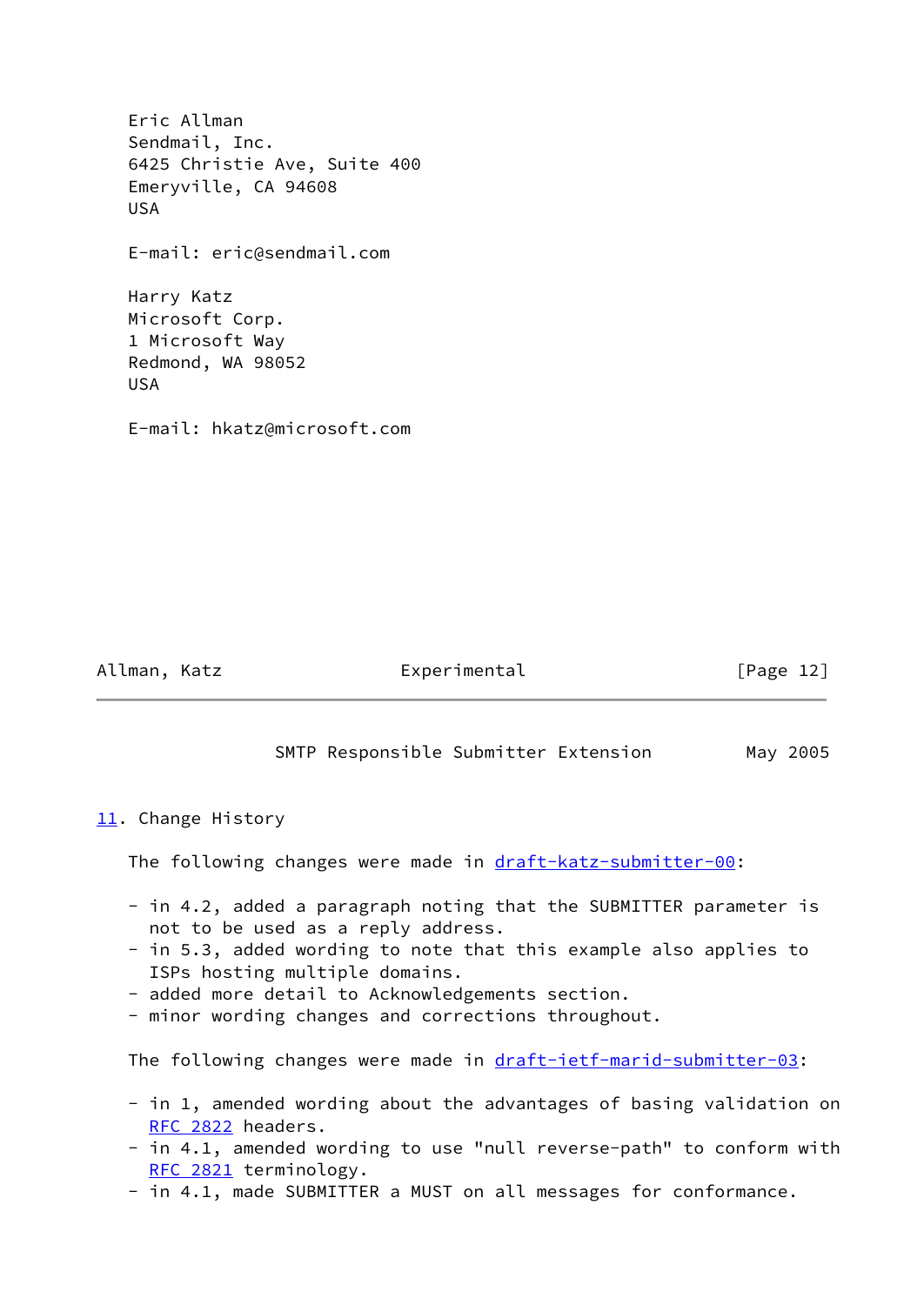- in 4.2, changed SHOULD reject to MUST reject when SUBMITTER value does not match PRA value derived from headers.
- in 4.2, added a paragraph noting that the SUBMITTER parameter is not to be used as a reverse-path address.
- added 5.5, example of SUBMITTER usage when reverse path is null.
- changed several references from [[SENDER-ID\]](#page-11-9) to [\[PRA](#page-11-8)] to reflect creation of separate [\[PRA](#page-11-8)] document.
- minor wording changes and corrections throughout.

The following changes were made in [draft-ietf-marid-submitter-02:](https://datatracker.ietf.org/doc/pdf/draft-ietf-marid-submitter-02)

- on title page, updated the intellectual property declaration to be consistent with [RFC 3668](https://datatracker.ietf.org/doc/pdf/rfc3668).
- in 1, reworked text removing references to various anti-spoofing proposals and clarifying the definition of several terms used herein.
- in 4, removed redundant text from the first paragraph
- in 4.1, strengthened the conformance requirements and added the recommendation for inclusion of the SUBMITTER parameter even when the MAIL FROM address is identical to the purported responsible address.
- in 4.1, removed wording about making the SUBMITTER parameter mandatory at some future time.
- in 4.1, moved the procedural descriptions for initial message submission and subsequent message retransmission to the non normative Examples section.
- in 4.2, removed the wording about procedures to be used at some future time when the SUBMITTER parameter becomes mandatory
- in 4.2, significant rewording to simplify and clarify the verification process and error messages.
- in 4.3, clarified the wording to include all cases of message transmission to a non-SUBMITTER aware server.

| Allman, Katz | Experimental | [Page 13] |
|--------------|--------------|-----------|
|--------------|--------------|-----------|

SMTP Responsible Submitter Extension May 2005

- in 5, changed example addresses to be compliant with [RFC 2606](https://datatracker.ietf.org/doc/pdf/rfc2606)
- in 6, rewording and focus on security considerations specific to this proposal
- added 7, IANA Considerations
- in 8, removed unreferenced informative references
- minor wording changes throughout.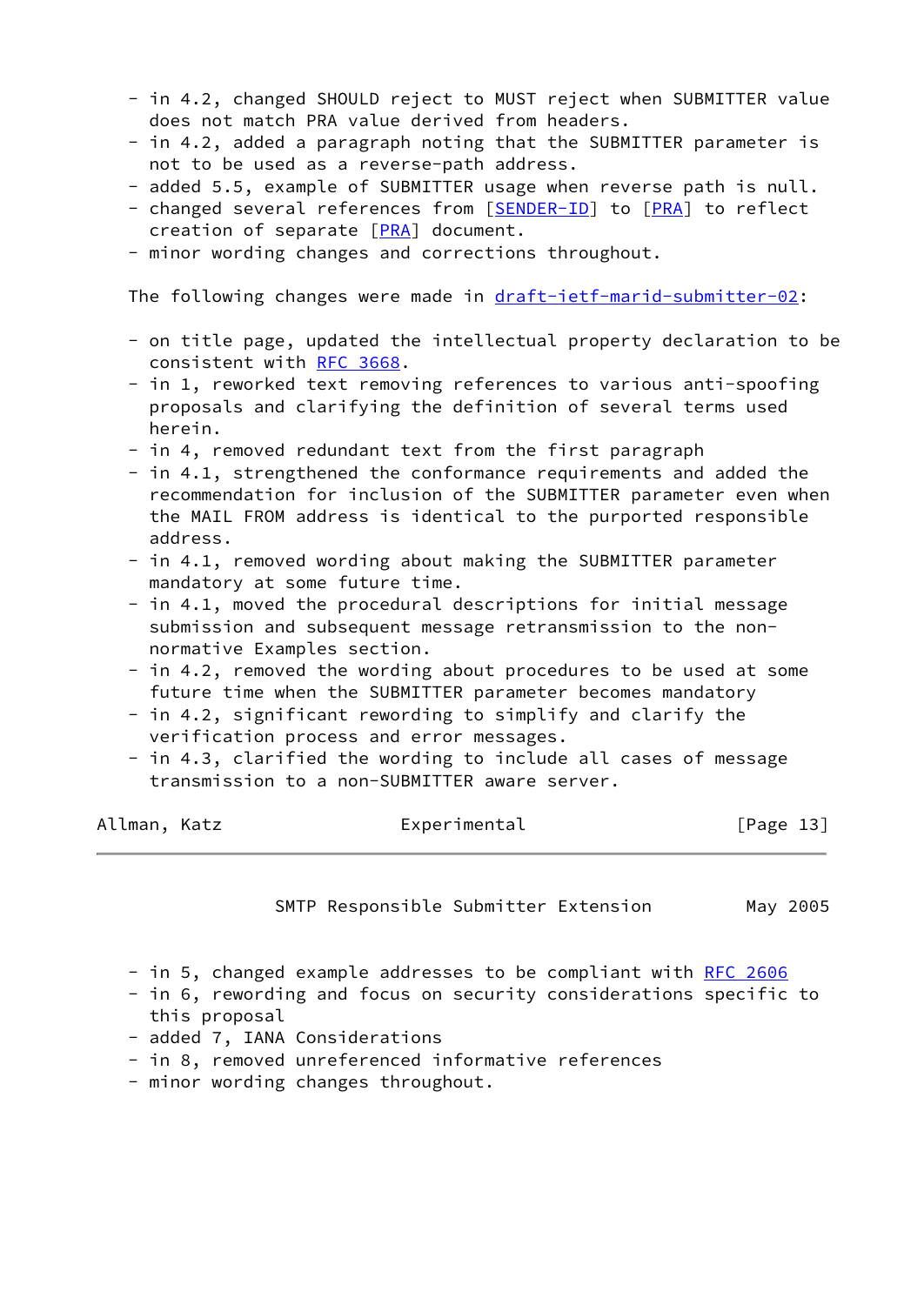| Allman, | Katz |
|---------|------|
|---------|------|

Experimental [Page 14]

SMTP Responsible Submitter Extension May 2005

Intellectual Property Statement

The IETF takes no position regarding the validity or scope of any